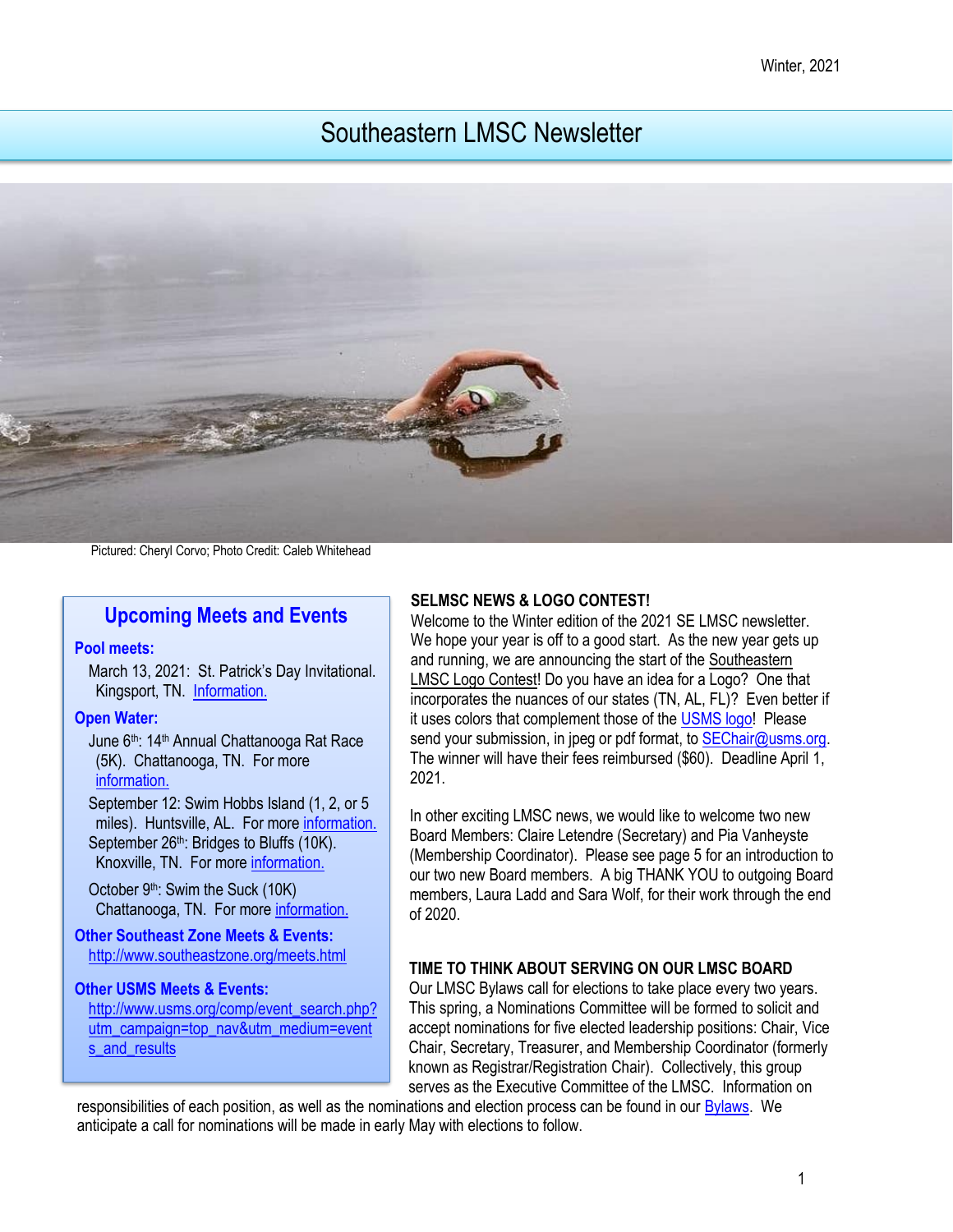In addition to these elected positions, there are appointed positions (both as Chairs and members of committees), including Competition, Top 10/Records, Newsletter, Website, Fitness, Coaches, Officials, and Open Water. In practice, these committees may consist of a single Chair but opportunities to serve as committee members may represent a good way to ease into a leadership role. The Chairs of these committees, along with the five elected officers, make up the LMSC Board, which holds quarterly meetings.

## **USMS Swimmer Meets a Portuguese Man o' War**

by Pia Vanheyste

Have you ever faced a situation that required a mental toughness you didn't know you had? What helped you gain that toughness?

I know swimming builds physical strength. I've long suspected it also builds mental strength. Last summer, I was convinced. I was swimming in the Choctaw Bay, a swim I'd done a few times before. Jim was by my side in his singleperson kayak. All was going well when, suddenly, I made contact with a Man-of-War. From my right fingers, down my right side, and all the way to my right ankle. The immediate pain was horrible. I screamed and tears started welling. Jim yelled for me to get in the boat but … I couldn't imagine that would go well.

Mentally, I gathered myself. Fighting the pain, I turned towards shore. It was twenty minutes away. I started swimming. "You can swim, you can, you can. You are trained by a great coach who has put you through some tough sets. You can swim, you can, you can." Even as my right elbow gradually stiffened, I kept pushing, Jim kayaking by my side. My progress seemed so slow. Afterwards, Jim said that he has not seen me go that long, regular, and strong.

I now believe that pushing myself outside my comfort zone during practice has made me mentally able to conquer more than I ever believed possible! (Although I had definitely not planned, nor do I recommend, this approach for checking your mental toughness.)

Thank you to Coach Cheryl for pushing me, and making me mentally tough. And thank you to all the Auburn Masters for your camaraderie, and making the workouts fun.

**A Word from our Fitness Chair …** by Cheryl Corvo (Coaches Chair / Fitness Chair)



Ask swimmers what their fastest stroke is, and they usually limit their choice to one of the standard four: fly, back, breast or free. The world's fastest moving stroke, however, isn't really a stroke at all; it's more of a secret weapon. Competitive swimmers and coaches have come to know it as the fifth stroke: the underwater dolphin kick. If you aren't using it, then you aren't taking advantage of the most explosive moments of your swims.

Underwater dolphin kick has completely transformed the sport. Swimmers are moving at their highest velocity at the starts and turns of their races, driven by the force from jumping off the blocks, and pushing off the wall. This force provides momentum going into the streamline and continuing into the start of the stroke. The fastest swimmers have a strong push, accelerating off the wall and into a tight streamline. They then extend the distance covered at high speed with underwater dolphin kicks for the full fifteen meters.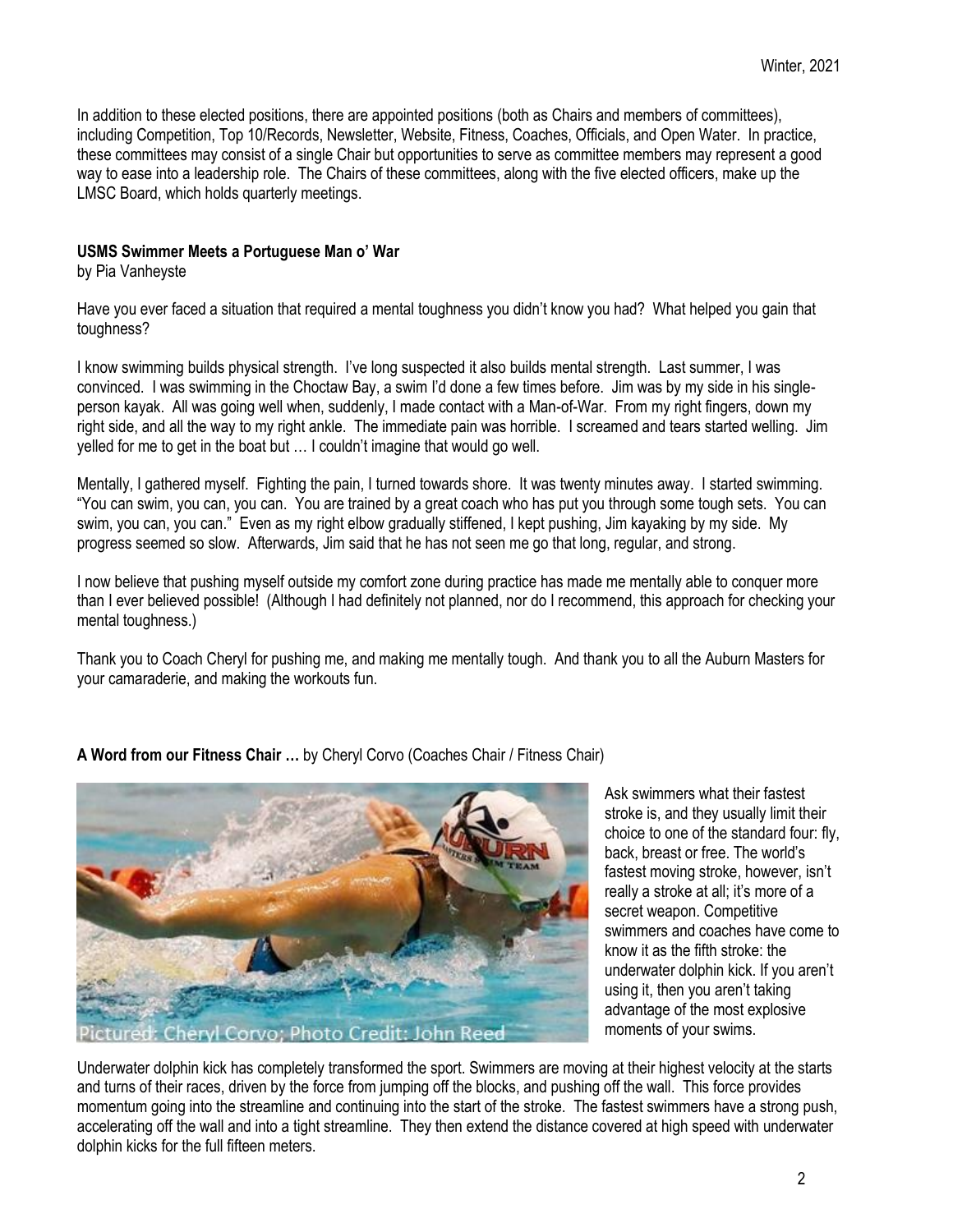Underwater dolphin kicking is responsible for an evolution in the sport of swimming. Olympic Champion Mark Gangloff said that "It's fun to see this young generation that has embraced it at an early age because they're even better at it than people of my generation…Now, the club coaches have invested in doing these amazing things underwater." This has caused the times to get faster and faster.

The best swimmers consistently take full advantage of their walls, but underwater dolphin kicking isn't a skill that develops overnight. Like everything else in this grueling sport, it takes thoughtfulness and practice. J.P. Mortenson presents [a nice](https://www.swimmingworldmagazine.com/news/the-history-of-the-underwater-dolphin-kick/)  [overview](https://www.swimmingworldmagazine.com/news/the-history-of-the-underwater-dolphin-kick/) of how the dolphin kick has evolved since it was first used by American Jesse Vassallo in the 1970's, only to disappear and reappear with Japanese Daichi Suzuki in the 1980's. A few years later, it would really catch on when a couple of Stanford swimmers began practicing it followed by the 1988 Olympic Games in Seoul where five of the eight swimmers in the men's 100m backstroke final kicked underwater off their starts for 20 meters or more.

If you would like to try it, Mark McCluskey produced an article that includes a video showing the power of a good underwater dolphin kick followed by drills and additional insight into the 5<sup>th</sup> stroke.

[https://www.swimmingworldmagazine.com/news/the-fifth-stroke-dolphin-kick-drills-that-can-improve-performance/.](https://linkprotect.cudasvc.com/url?a=https%3a%2f%2fwww.swimmingworldmagazine.com%2fnews%2fthe-fifth-stroke-dolphin-kick-drills-that-can-improve-performance%2f&c=E,1,nhY489nepl4uoKbXyoo6Tv6V5EAFzxg9RG3JlFRSeUmvk10CTlRdxydCeaiHlt8gdM_tsF-QkhTdIu5zRdy61muqfOOqOlifL9huy9yZ4Sjz3vDn8YKRM3l67KjS&typo=1)

And now, a set to work on that kick, courtesy of Wito Vanheyste, Auburn Masters Swimmers:

| <b>A WORKOUT</b>                                                                                                                                                 | <b>B WORKOUT</b>                                                                                                                                                    |
|------------------------------------------------------------------------------------------------------------------------------------------------------------------|---------------------------------------------------------------------------------------------------------------------------------------------------------------------|
| Warm- $Up(600)$                                                                                                                                                  | Warm- $Up(600)$                                                                                                                                                     |
| 300 swim<br>200 kick<br>100 skull                                                                                                                                | 300 swim<br>200 kick<br>100 skull                                                                                                                                   |
| <b>Pre-Set</b> $(1600)$                                                                                                                                          | <b>Pre-Set</b> (1200)                                                                                                                                               |
| $4 \times \begin{cases} 8 \times 25' s \text{ kick (w/ fins) on 30s} \\ - \text{Odd rounds FL w/} \\ \text{kickboard, even rounds BK} \end{cases}$               | $4 \times \left( \begin{array}{l} 6 \times 25' \text{s kick (w/ fins) on 35s} \\ - \text{Odd rounds FL w/} \\ \text{kickboard, even rounds BK} \end{array} \right)$ |
| 16 x 50's on 1:10<br>#1-8: 25 FL drill   25 BK swim<br>#9-16: 25 FL swim   25 BK drill                                                                           | 12 x 50's on 1:20<br>#1-6: 25 FL drill   25 BK swim<br>#7-12: 25 FL swim   25 BK drill                                                                              |
| <b>Main Set (900)</b>                                                                                                                                            | Main Set (600)                                                                                                                                                      |
| Odd rounds FL, evens non-BK:                                                                                                                                     | Odd rounds FL, evens non-BK:                                                                                                                                        |
| $2 x \begin{cases} 6 \times 75 \text{'s on 1:30} \\ - 25 \text{ stroke} \mid 25 \text{ recovery FR} \\ 25 \text{ stroke} \\ - \text{Stroke is FAST} \end{cases}$ | $2 x \begin{cases} 4 \times 75\text{'s on 1:30} \\ - 25 \text{ stroke}   25 \text{ recovery FR} \\   25 \text{ stroke} \\ - \text{Stroke is FAST} \end{cases}$      |
| Cooldown: 300 choice                                                                                                                                             | Cooldown: 200 choice                                                                                                                                                |
| <b>3400 SCY</b>                                                                                                                                                  |                                                                                                                                                                     |

If you would like to submit your favorite workout for possible publication in the next newsletter, please send it to the Coaches/Fitness Chair [\(ccorvo2010@gmail.com\)](mailto:ccorvo2010@gmail.com).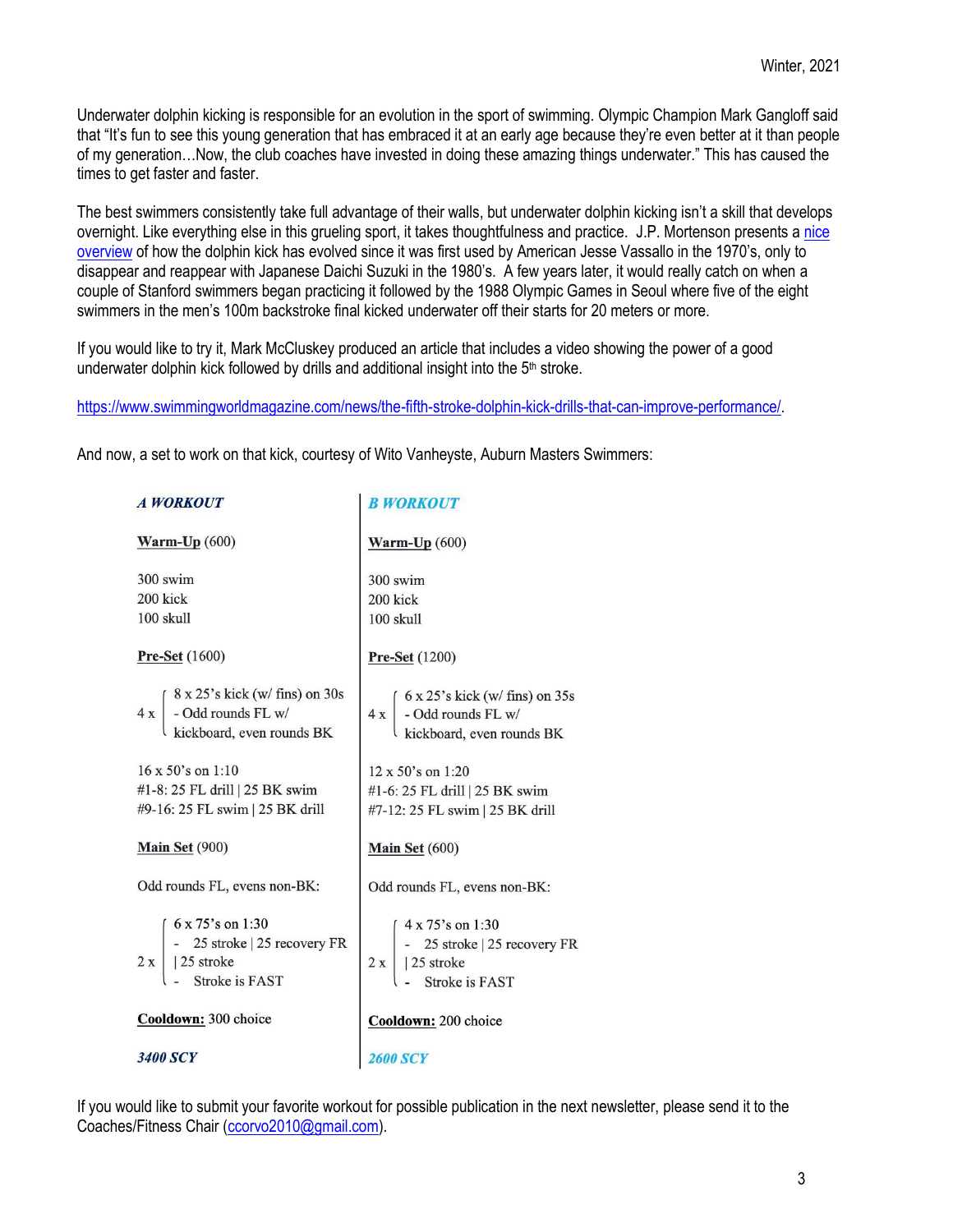# **RETURNING TO COMPETITION**

by Conner Bailey (Sanctions Chair)

USMS has established guidelines [\[ https://www.usms.org/events/covid-19-event-resources](https://linkprotect.cudasvc.com/url?a=https%3a%2f%2fwww.usms.org%2fevents%2fcovid-19-event-resources&c=E,1,UwL-pTXPeMlgRTUT2x_KOeBQuO4IqQpqHjFqve4QBG6dKhZygF_LFjw9vVhOIWbrIOjPvG8ao-Msk5RUHWZf2Y_5hEVeqN9Md2V2XNrTcpNX7OJ8WtoIf3lFjA,,&typo=1) ] to help event directors develop safety plans that will allow for a return to pool and open water competitions. This guidance contains recommendations that limit number of entrants and other suggestions designed to reduce risks from the COVID pandemic. Event directors also must be aware of state, municipal, and – perhaps most importantly – facility requirements. For example, Auburn University currently would limit a Masters meet to a total of 50 participants, including timers, officials, and those working the scorer's table.

These guidelines and requirements are likely to evolve in the months to come as we and our partners within USA Swimming gain experience in putting on safe events. Those interested in hosting pool or open water events later this year are encouraged to contact our LMSC Sanctions Chair (Conner Bailey, chailey@ag.auburn.edu) who can share safety plans used in recent events and help you develop a safety plan that fits your conditions.

## **RETURN TO COMPETITION: SWIM MEET OBSERVATIONS**

by Rick Schumacher (Top 10 Chair)

With our first Southeastern LMSC meet in 12 months just around the corner, many members might be wondering what swim meets are like during a pandemic. As both a volunteer assistant swim coach at the McCallie School in Chattanooga and a volunteer official, I have helped out at 6 meets this Fall and Winter and have some first-hand observations on how meets can be relatively safe and fun for participants. Often, you have to be creative.

Obviously, the size of the facility is important. The maximum number of swimmers, coaches, lifeguards, and officials is very different at a large 50m x 25yd facility as opposed to a 6 lane 25 yard pool with no warmup or cool down area. Most aquatic facilities have limited seating capacity. At a few meets, spectators weren't allowed at all. One unexpected benefit is that we have had no problems getting volunteer timers, since often times this is the only way for parents to see their kids swim!!

Warmup can be tricky since that's the one time when all swimmers want to use the pool simultaneously. We've had to hold multiple short warmup sessions (ie, 15‐20 minutes per session) for larger meets so that everyone has ample time to warm up. For one of our away meets in the Atlanta area, since we were told that we would not be allowed into the pool area until 30 minutes prior to the start of the meet, we rented a conference room at a nearby hotel for an hour and held a team meeting with a nice long stretching session to prepare. We also have kids wear their suits to a meet, so they can minimize locker room time and also maximize warmup time.

Mask wearing has been required at all meets. While it's not always easy to get teenaged boys and girls to comply, they've generally gotten used to it and understand that if they aren't wearing their masks, then they won't be able to compete. At most meets, teams sit in their own areas, and we socially distance as much as space permits.

Our swimmers have become accustomed to bringing a few Ziploc bags with their names written in Sharpie on them, so that they can place their mask in their bag before getting on the blocks. Some meets have placed baskets or buckets behind the starting blocks for competitors to place their "mask in bag", which has been helpful to keep their masks both dry and (relatively) germ‐free.

Ensworth did a particularly good job of managing swimmer traffic flow during a meet they hosted in early February. Swimmers in the next heat were "on deck" in socially distanced folding chairs (assigned Lanes 1‐10), on the Lane 10 side of the pool. Swimmers in the following heat ("in the hole" were also in socially distanced folding chairs, again assigned 1‐ 10. When competitors finished their event, they would all exit via the Lane 1 side, and the next heat would walk to their lanes from the Lane 10 side. Basically, there was a one‐way, counterclockwise traffic flow, like what you've probably experienced at some grocery stores.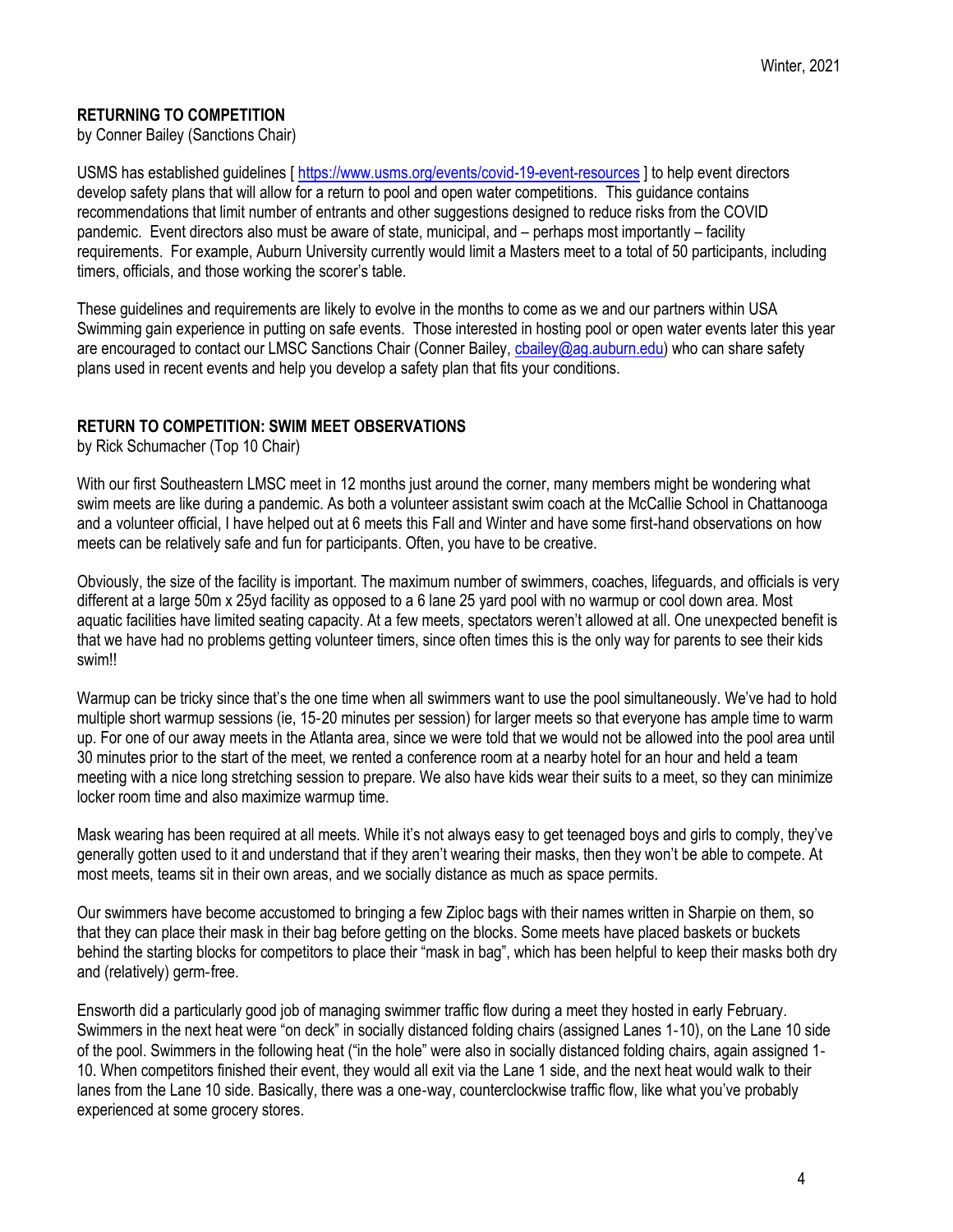Overall, while we have missed the spectators and the social camaraderie that is so enjoyable at meets, we have been able to hold a handful of meets and our kids have been able to compete. With the lack of distractions, some of our kids are swimming very fast this year, and many swim teams are finding that the kids are developing particularly tight bonds and friendships within their respective teams, since they spend so much time together. While it's certainly been a weird time, and vaccines can't come soon enough, in my opinion it is absolutely possible to hold competitions that are safe and enjoyable for all.

#### **We welcome our newest Board Members:**

**Pia Vanheyste** is our new membership coordinator.

Pia was born and raised in Belgium. The story goes that as soon as she could walk, no puddle was left untouched, whether she was dressed up or not. At the age of two, she visited a real pool with her family. Her oldest brother, age 11, decided to put her on his shoulders and go off the diving board. The instructions were to just keep her hands above her head with her arms straight. Her mother nearly ... Pia thought it was super fun! And so her swim career began.

Fast forward a few years … Pia started coaching in 2009 (USAS certified) and also assisted with the setup of a dryland program for her son's team. When her son went to college (AU) he encouraged Pia to get back in the water and so she did. Pia discovered USMS in 2015 and decided to explore meets. The first one was at Auburn where she met Conner and many other great swimmers.

Pia is still associated with Auburn Masters and is a certified USMS coach. She is excited to take on the membership coordinator position.

#### **Claire Letendre** is our new secretary.

Claire has been swimming since she was very young. Her parents met through USMS and her first time in the water was at a Master's swim meet at the ripe old age of four weeks. She swam competitively for the Parkway Swim Club in St. Louis, and then for Eastern Michigan University. Her college events were the mile, 200 Fly and 400 IM. As a Master's swimmer, she has retired the 200 fly and 400 IM.

Claire started volunteering at the age of 16 as the Ozark LSC athlete representative. She spent two years on the Adaptive Swimming Committee and then, from 2007 to 2017, was an athlete representative to the United States Swimming Rules and Regulations Committee. She received the USA Swimming Athlete Distinguished Service Award in 2019.

Immediately following her college career, Claire started Master's swimming and has swum on teams in the Michigan, Georgia, New England, Illinois, Virginia and now, Southeastern LMSCs. She has been on the USMS Rules Committee since 2015 and is now the vice chair of the committee. When not volunteering, Claire is a pediatric audiologist in Pensacola, Florida, and is looking forward to being on the board!

## **Southeastern LMSC Volunteer Positions:**

**LMSC Chair.** Michelle Smith, Eastern Shore Masters Swimmers, Fairhope, Alabama. **Vice Chair**. Vacant **Secretary.** Claire Letendre, Gulf Coast Pirate Swimming, Pensacola, Florida. **Registration Chair.** Pia Vanheyste, Auburn Masters Swimmers, Auburn, Alabama. **Treasurer.** Helen Naylor, Vanderbilt Swim Masters, Nashville, Tennessee. **Coaches Chair.** Cheryl Corvo, Eastern Shore Masters Swimmers, Fairhope, Alabama. **Sanctions Chair.** Conner Bailey, Auburn Master Swimmers, Auburn, Alabama. **Officials Chair.** Frank Odell, About Time Masters Swimming, Cullman, Alabama. **Fitness Chair**. Cheryl Corvo, Eastern Shore Masters Swimmers, Fairhope, Alabama. **Top 10 Chair**. Rick Schumacher, McCallie School Masters, Chattanooga, Tennessee.